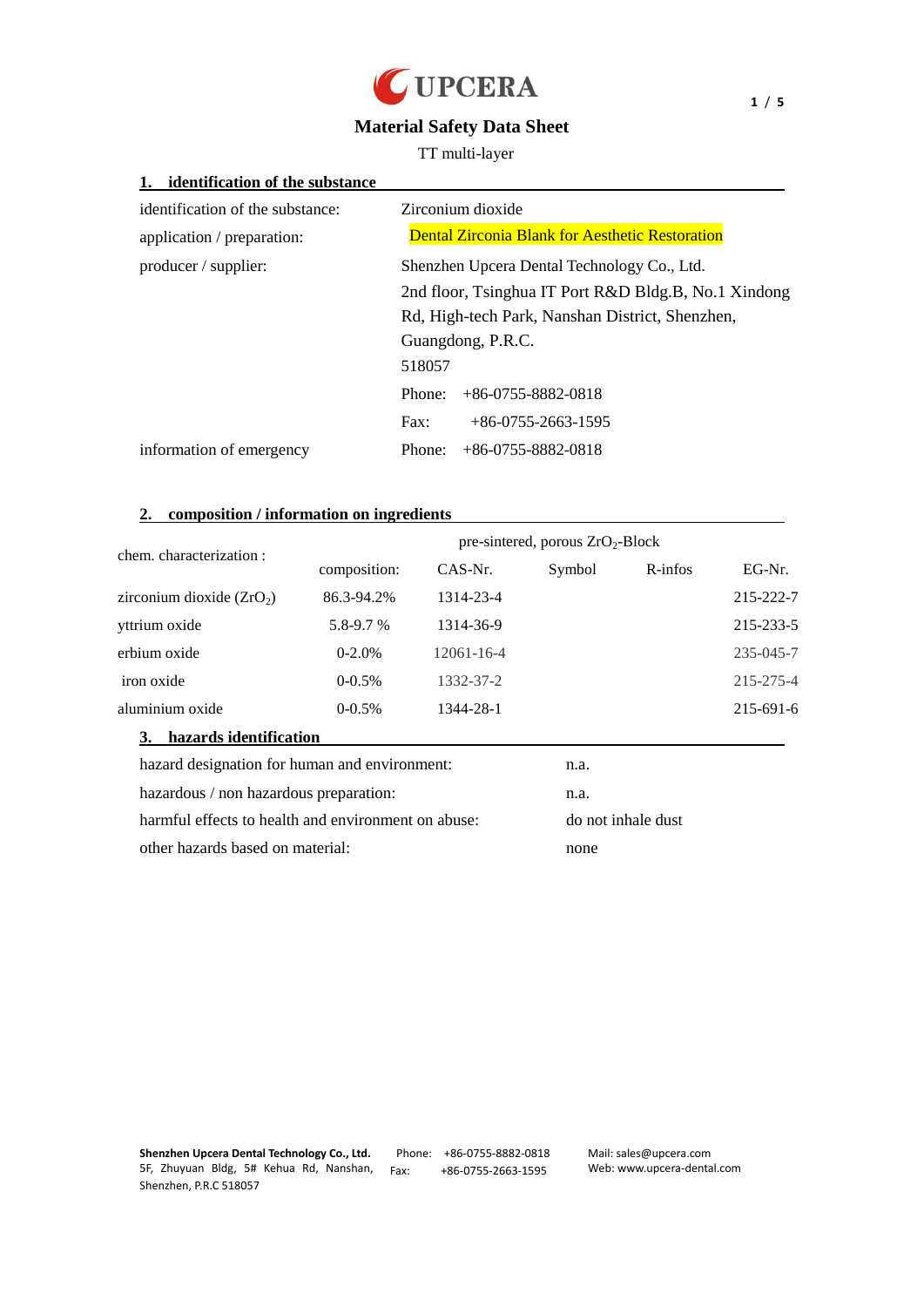

### **4. first aid measures**

| general information:       | no special measures are required                              |
|----------------------------|---------------------------------------------------------------|
| after inhalation:          | supply fresh air. If irritations occur or persist, consult an |
|                            | physician                                                     |
| after skin contact:        | rinse thoroughly with warm water and soap                     |
| after eye contact:         | rinse eye for several minutes under running water. If         |
|                            | symptoms persist, consult a physician                         |
| after swallowing:          | rinse mouth thoroughly with water. If symptoms persist        |
|                            | consult a physician                                           |
| information for physician: | n.a.                                                          |

### **5. fire-fighting measures**

| suitable extinguishing media:     | n.a. |
|-----------------------------------|------|
| not suitable extinguishing media: | n.a. |
| hazardous combustion products:    | n.a. |
| special protection equipment:     | n.a. |
|                                   |      |

| common use of protective clothing, dust mask and dust    |
|----------------------------------------------------------|
| extractor device                                         |
| do not empty into surface water, ground-water or drain   |
| absorb mechanically                                      |
| no special measures are required for material in compact |
| shape                                                    |
|                                                          |

# **7. handling and storage**

| handling:                      | according to instruction sheet                       |
|--------------------------------|------------------------------------------------------|
| Industrial hygiene:            | usual hygiene measures are necessary. When using, do |
|                                | not eat or drink or smoke.                           |
| storage:                       | store break-proof and in dry conditions              |
| fire and explosion protection: | n.a.                                                 |
| application:                   | n.a.                                                 |

Phone: +86-0755-8882-0818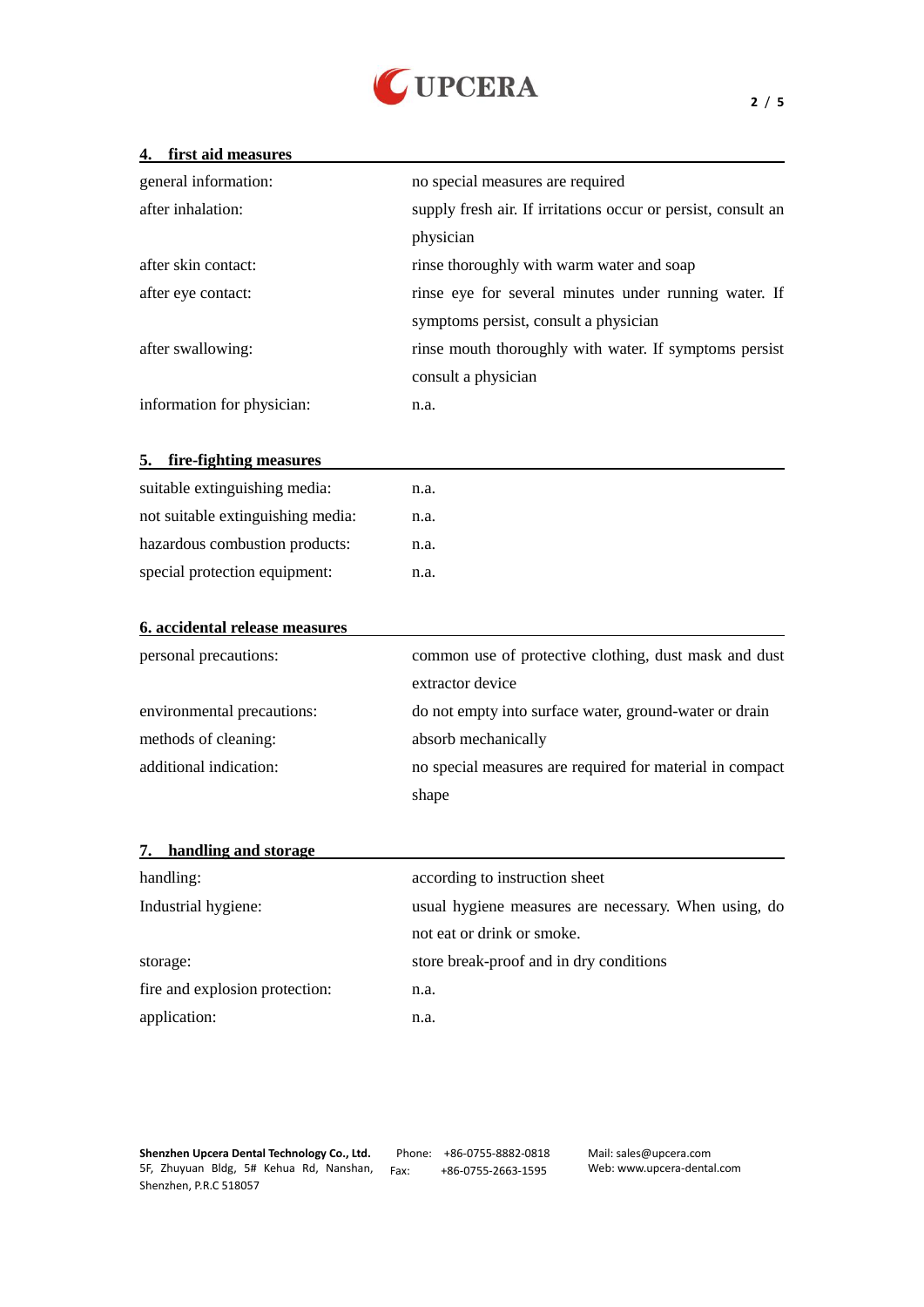

| exposure limits:                      | TRGS 900 peak limit $(4 \text{ mg/cm } 3)$ , inhalable fraction $(5 \text{ m})$ |
|---------------------------------------|---------------------------------------------------------------------------------|
|                                       | $mg/cm$ 3                                                                       |
| limitation and monitoring to exposure | n.a.                                                                            |
| limitation and monitoring to exposure | use suitable dust extractor device at workstation. Avoid                        |
| at work station:                      | contact with skin, mouth, eye and clothes. Do not eat,                          |
|                                       | drink or smoke while you are working. Keep away from                            |
|                                       | food and drinks.                                                                |
| respiratory protection:               | use respirator if there is not sufficient extractor device.                     |
|                                       | Do not inhale dust.                                                             |
| hand protection                       | wear protective gloves, wash your hands after finish                            |
|                                       | work, use skin care products                                                    |
| eye protection:                       | wear protective glasses                                                         |
| skin protection:                      | use protective clothes                                                          |
| limitation<br>monitoring<br>and<br>to | n.a.                                                                            |
| environmental exposure:               |                                                                                 |

| appearance:             | solid                                |
|-------------------------|--------------------------------------|
| aggregate state:        | white                                |
| odour:                  | odourless                            |
| $pH$ :                  | n.a.                                 |
| boiling point:          | about $5.500 \text{ C}$              |
| flash point:            | not flammable                        |
| auto-flammability:      | not self-igniting                    |
| explosive properties:   | n.a.                                 |
| oxidizing properties:   | n.a.                                 |
| vapor pressure:         | n.a.                                 |
| relative density:       | about $3 \text{ gr/cm }^2$           |
| solubility water / fat: | insoluble in water                   |
| partition coefficient:  | n.a.                                 |
| viscosity:              | n.a.                                 |
| vapor density:          | n.a.                                 |
| evaporation rate:       | n.a.                                 |
| other data:             | melting point about 2680 $\mathbb C$ |
|                         |                                      |

#### **9. physical and chemical properties**

**Shenzhen Upcera Dental Technology Co., Ltd.** 5F, Zhuyuan Bldg, 5# Kehua Rd, Nanshan, Fax: +86-0755-2663-1595 Shenzhen, P.R.C 518057

Phone: +86-0755-8882-0818

Mail: sales@upcera.com Web: www.upcera-dental.com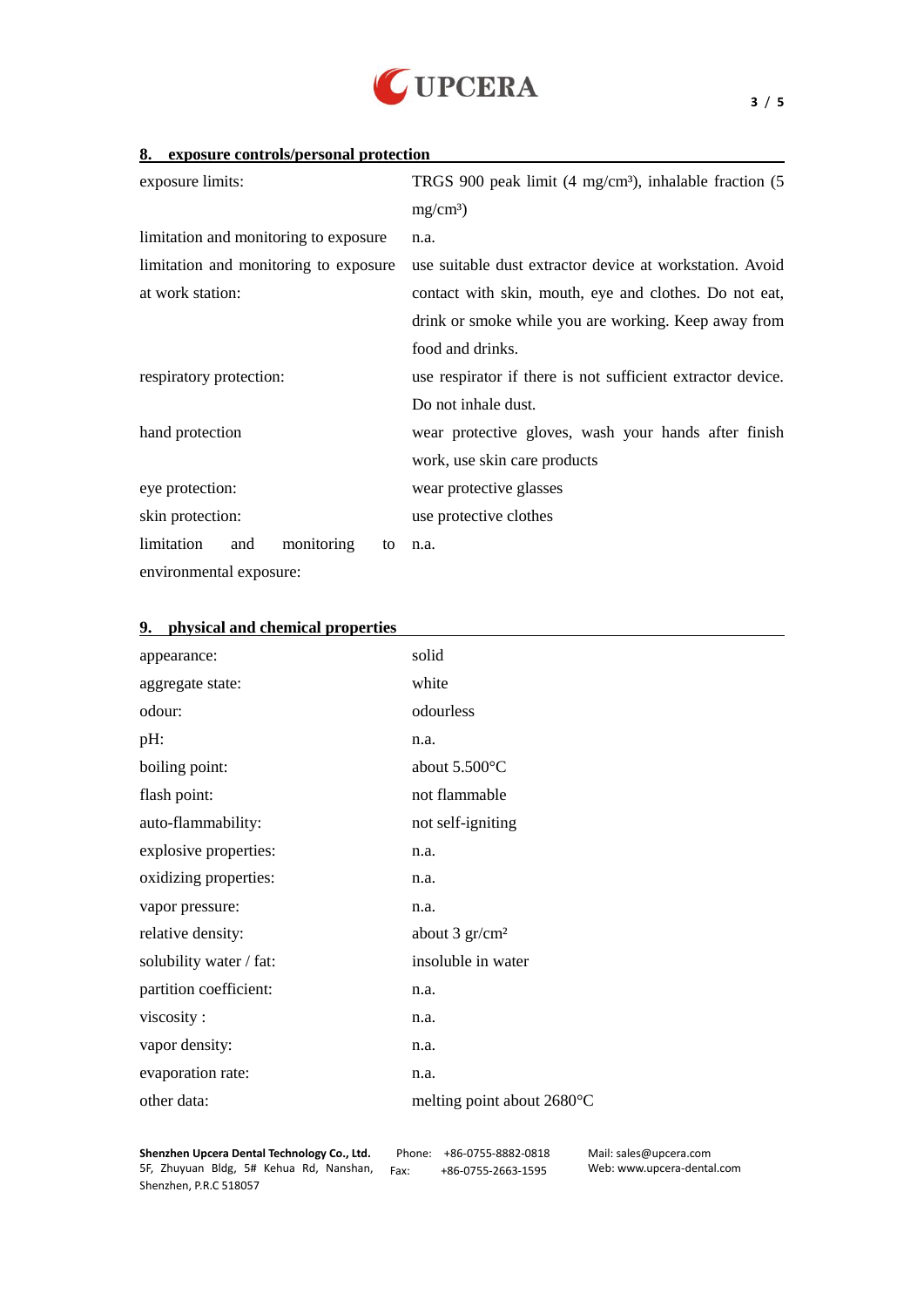

### **10. stability and reactivity**

| conditions to avoid:              | n.a. |
|-----------------------------------|------|
| materials to avoid:               | n.a. |
| hazardous decomposition products: | n.a. |

#### **11. toxicological information**

When used and handled according to the specifications, the product does not have any harmful effects to our experience and the information provided to us. Practical experience have shown that inhalation of dust can irritate respiratory system. Contact with skin can cause mechanical irritations.

### **12. ecological information**

If use properly, there are not environmental problems expected. Do not empty into surface water, ground-water or drains.

| ecotoxicity:                 | None |
|------------------------------|------|
| mobility:                    | n.a. |
| persistence / degradability: | n.a. |
| bioaccumulation potential:   | n.a. |
| other adverse effects:       | n.a. |

## **13. disposal considerations**

Product and packaging should be disposed to official rules and directives

#### **14. transport information**

| un-number:                       | n.a.                  |
|----------------------------------|-----------------------|
| class:                           | n.a.                  |
| correct identification of goods: | Upcera TT multi-layer |
| packaging group:                 | n.a.                  |
| ocean harmful substances:        | n.a.                  |
| other relevant information:      | no hazardous good     |

### **15. regulatory information**

Subject to classification: This product is no subject to declaration according to EC rules.

Phone: +86-0755-8882-0818 Fax: +86-0755-2663-1595

Mail: sales@upcera.com Web: www.upcera-dental.com